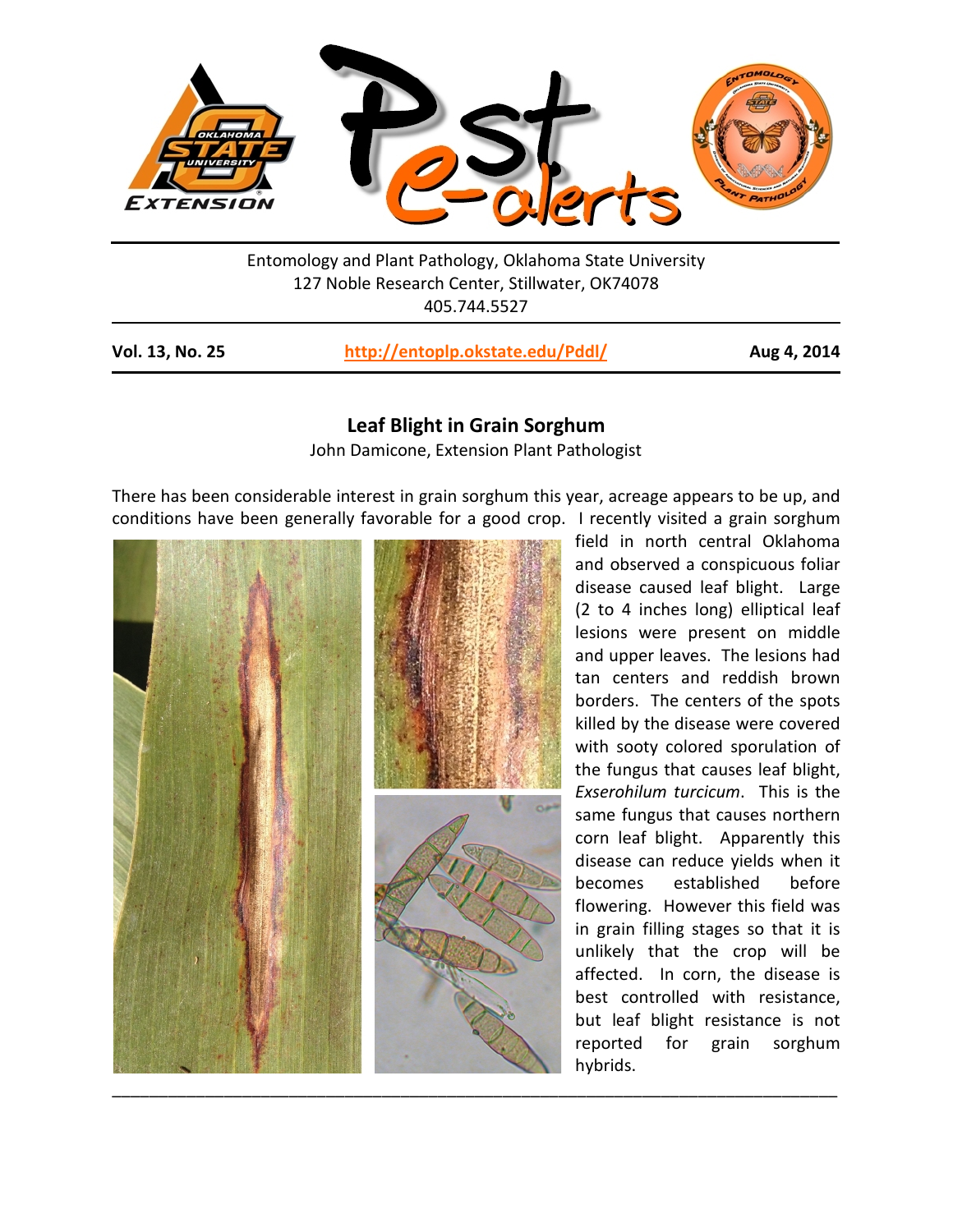## **Powdery Mildew in Cucurbits**

John Damicone, Extension Plant Pathologist

Powdery mildew is a common late-season disease of pumpkins and watermelons in Oklahoma. The disease is favored by moderate temperatures, cloudy weather, and high humidity. We have certainly had those conditions recently! Hot (>95°F) and sunny weather inhibits powdery mildew development. Powdery mildew is easy to diagnose on most cucurbits because it causes a conspicuous white powdery growth on upper and lower leaf surfaces (Fig. 1) that can completely engulf leaves, eventually causing them to turn brown and die. On watermelon, it can be trickier to diagnose because the powdery growth is cryptic early on and tends to blend in with the blue-green foliage (Fig. 2). Powdery mildew often begins on the lower leaves and causes a yellow blotch on the upper leaf surface (Fig. 2). The disease is best controlled by planting resistant varieties. Excellent resistance is available in cantaloupe and cucumber varieties. Resistance has more recently been developed for squash and pumpkin. Fungicide programs are beneficial on susceptible cucurbits to maintain productive foliage and good handle quality on pumpkins. On watermelon, fungicide programs for other diseases generally provide adequate powdery mildew control. On pumpkins, consider a fungicide program consisting of 2 to 3 applications on 14-day intervals beginning when mildew first appears or in early August. There are several fungicides recommended for powdery mildew control (Table 1). Because powdery mildew can readily develop fungicide resistance it is a good idea to rotate fungicide groups, particularly when using group 3 fungicides. For gardeners, chlorothalonil and sulfur are available in small quantities. Consult the OSE Extension Agent's Handbook for Insect, Disease, and Weed Control (Circular E-832) more information on cucurbit disease control.



**Fig. 1**. Powdery mildew on pumpkin.